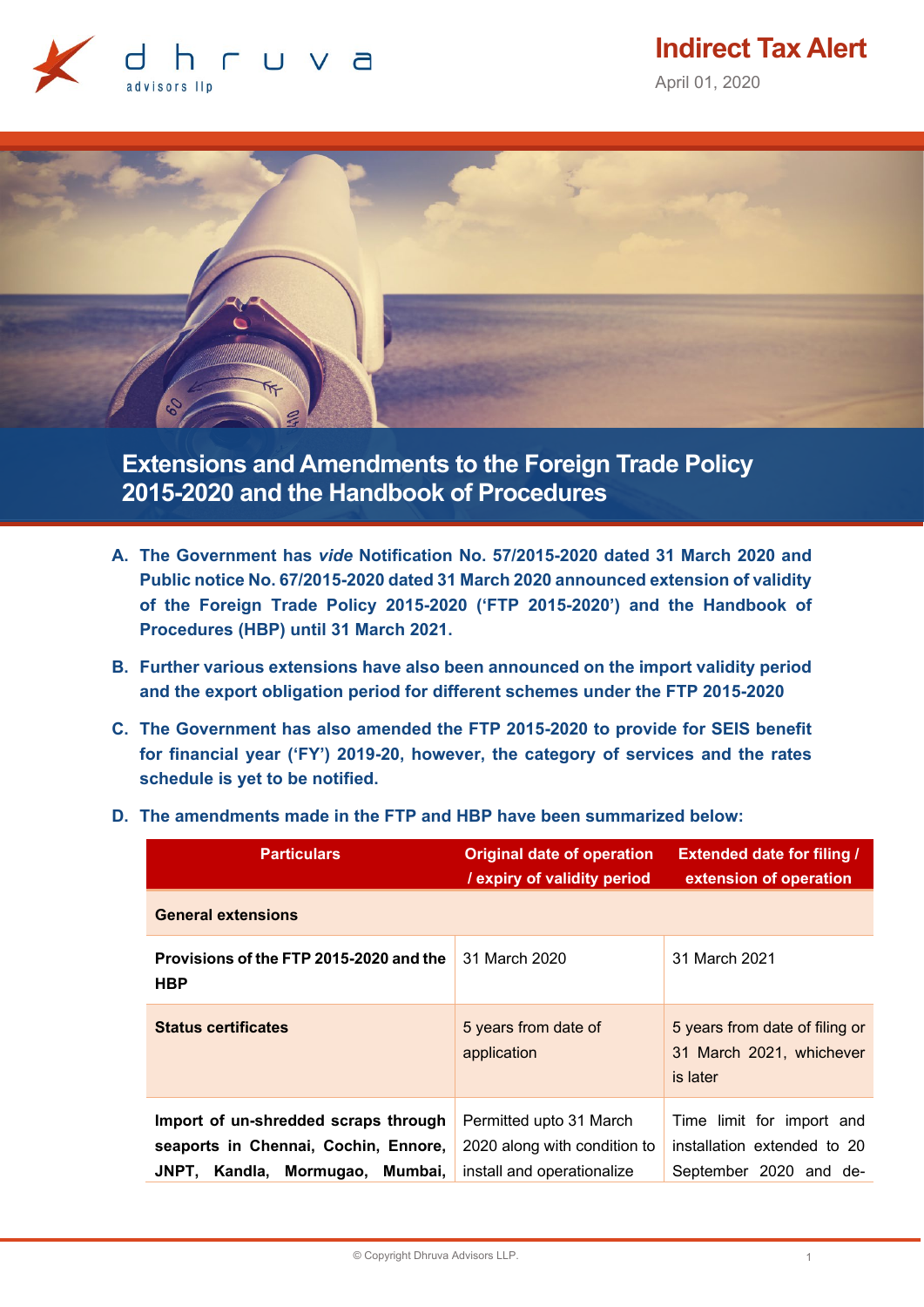| <b>Particulars</b>                                                                                                     | <b>Original date of operation</b><br>/ expiry of validity period                                                                          | <b>Extended date for filing /</b><br>extension of operation |
|------------------------------------------------------------------------------------------------------------------------|-------------------------------------------------------------------------------------------------------------------------------------------|-------------------------------------------------------------|
| New Mangalore, Paradeep, Tuticorin,<br>Vishakhapatnam, Pipava, Mundra and<br>Kolkata [para 2.54 (d)(v)(ii) of the HBP] | <b>Radiation Portal Monitors</b><br>and Container Scanner.<br>Failure to comply would<br>result in de-recognition<br>w.e.f. 01 April 2020 | recognition from 01 October<br>2020 in case of failure.     |
| <b>PSIA</b><br>(Pre-shipment)<br><b>Inspection</b><br>Agencies) validity [para 2.55 of the HBP]                        | Extended validity upto 31<br>March 2020 or original<br>validity upto 29 June 2020                                                         | 30 June 2020                                                |

**Chapter 3 extensions for Service Export from India Scheme ('SEIS') and Merchandise Export from India Scheme ('MEIS') and benefit of SEIS extended to 2019-20**

| SEIS Application for FY 2018-19 (Also 31 March 2020 | $\mid$ 31 December 2020 |
|-----------------------------------------------------|-------------------------|
| refer amendment to Para 9.02)                       |                         |

**SEIS for 2019-20: The benefit under the SEIS has been extended for the period 2019-2020. Para 3.08(a) has been amended to provide that the service categories eligible under the scheme and the rates of reward on such services as rendered w.e.f. 01 April 2019 to 31 March 2020 shall be notified separately in Appendix 3 X. For the services rendered w.e.f. 01 April 2020, decision on continuation of the scheme will be taken subsequently and notified accordingly. [Notification No. 57/2015-2020 dated 31 March 2020]**

| <b>MEIS Applications [Let Export ('LOE')</b>     | Within 12 months from the Application can be filed |
|--------------------------------------------------|----------------------------------------------------|
| date falling during 01 February 2019 to LOE date | within 15 months from the                          |
| 31 May 2019]                                     | LOE date                                           |

**Para 9.02 of the HBP has been amended to provide that the last date of submission of application, for the purposes of late cut, would be taken as that extended vide Public Notice No. 67/2015-20 dated 31 March 2020. It may be noted that the last date has only been extended for SEIS application for FY 2018-19 and therefore, it appears that the last date/ late cut will continue to apply for applications for FY 16-17 and FY 17-18. As a result, if FY 16-17 applications are not filed by 31 March 2020, they become time barred. It may have to be seen whether such non-extension can be challenged in view of the COVID-19 crises.**

**Chapter 4 extensions – Advance Authorization and Duty-Free Import Authorization ('DFIA')**

| <b>DFIA [including transferable DFIAs]</b>   | 01 February 2020 to 31 July<br>2020 | Further 6 months from the<br>date of expiry of validity of<br>import |
|----------------------------------------------|-------------------------------------|----------------------------------------------------------------------|
| <b>Advance authorization License imports</b> | 01 February 2020 to 31 July         | Further 6 months from the                                            |
| / Export Obligation                          | 2020                                | date of such expiry                                                  |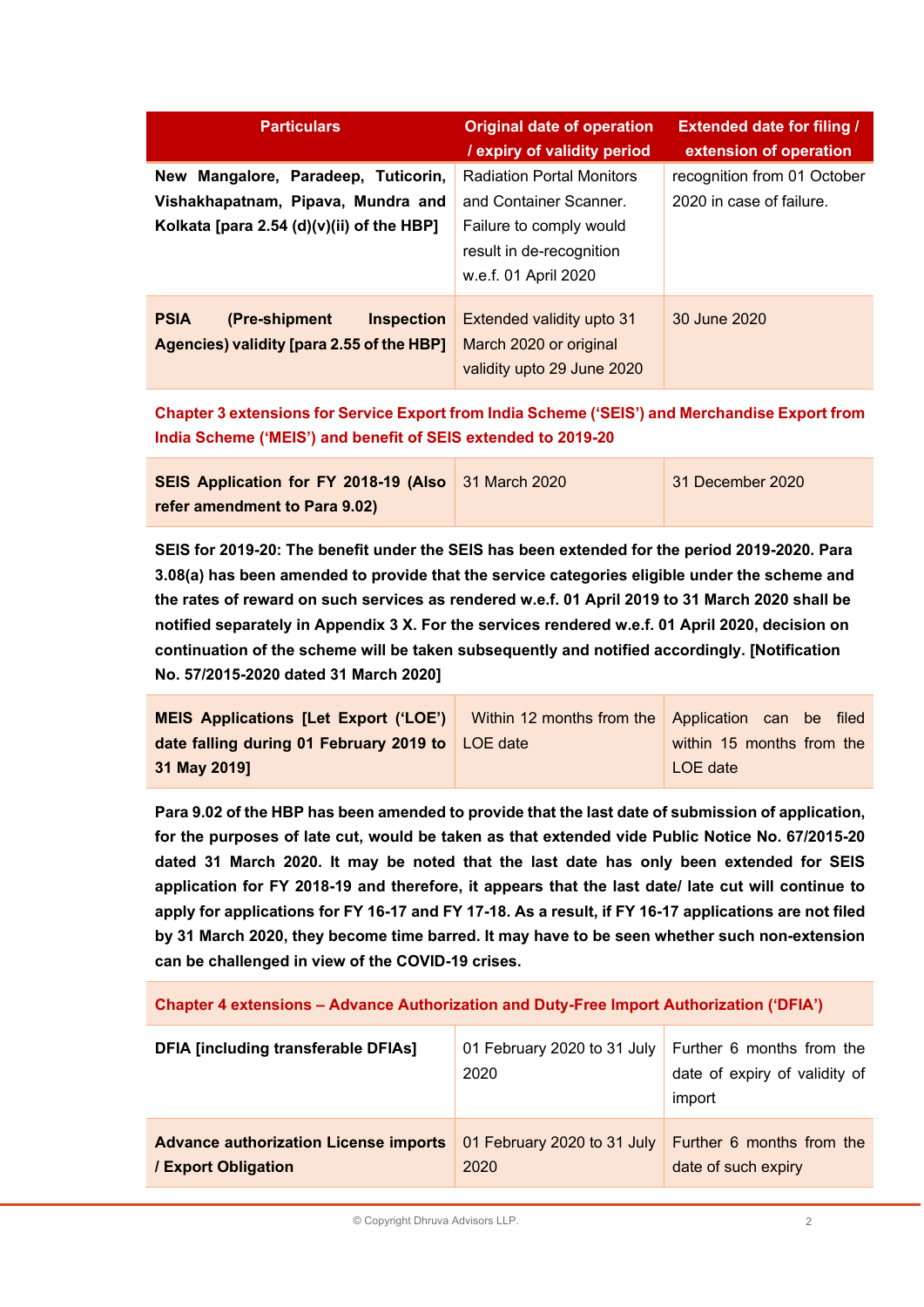| <b>Particulars</b>                                                                                                                                                                                                                                                                       | <b>Original date of operation</b><br>/ expiry of validity period | <b>Extended date for filing /</b><br>extension of operation                                                                                                                                                                                                                                                                         |
|------------------------------------------------------------------------------------------------------------------------------------------------------------------------------------------------------------------------------------------------------------------------------------------|------------------------------------------------------------------|-------------------------------------------------------------------------------------------------------------------------------------------------------------------------------------------------------------------------------------------------------------------------------------------------------------------------------------|
|                                                                                                                                                                                                                                                                                          |                                                                  | Note:<br><b>No</b><br>separate<br>amendment / endorsement<br>application<br>with<br><b>or</b><br>composition fee is required<br>on the authorizations. The<br>option to avail further validity<br>extensions<br>under<br>the<br>procedures would remain<br>available<br>for<br>these<br>authorizations<br>as<br>per<br>eligibility. |
| <b>Replenishment Authorization</b><br>applications                                                                                                                                                                                                                                       | 01 February 2020 to 31 July<br>2020                              | Further 6 months from the<br>date of such expiry                                                                                                                                                                                                                                                                                    |
| Re-export of diamonds under Para 4.75<br>(c) [deals with Imports and of Diamond<br>for Certification / Grading & Re-export]<br>and 4.77 (c) [deals with exports against<br>by a<br>foreign<br>buyer<br>supply<br><b>of</b><br>gold/silver/platinum,<br>mounting<br>and<br>findings etc.] | 01 February 2020 to 31 July<br>2020                              | Further 6 months from the<br>date of such expiry                                                                                                                                                                                                                                                                                    |
| exhibitions/export<br><b>Export</b><br>through<br>promotion tours / export of branded<br>Jewelry and its re-import [para 4.80 of<br>the HBP]                                                                                                                                             | 01 February 2020 to 31 July<br>2020                              | Further 6 months from the<br>date of such expiry<br>Note:<br>the relaxation<br>in<br>repatriation of sale proceeds<br>would be equal to the period<br>allowed plus six months, or<br>as per the RBI guidelines,<br>whichever is less.                                                                                               |
| Exports / replenishment / imports or<br>drawal of precious metals as calculated<br>for Para 4.82 [Replenishment basis],<br>Para 4.83 [Outright purchase basis in<br>advance], Para 4.84 [Laon Basis] and<br>Para 4.85 [Export against Advance<br><b>Authorization]</b>                   | 01 February 2020 to 31 July<br>2020                              | Further 6 months from the<br>date of such expiry<br>the<br>relaxation<br>Note:<br>in<br>repatriation of sale proceeds<br>would be equal to the period<br>allowed plus six months, or<br>as per the RBI guidelines,<br>whichever is less.                                                                                            |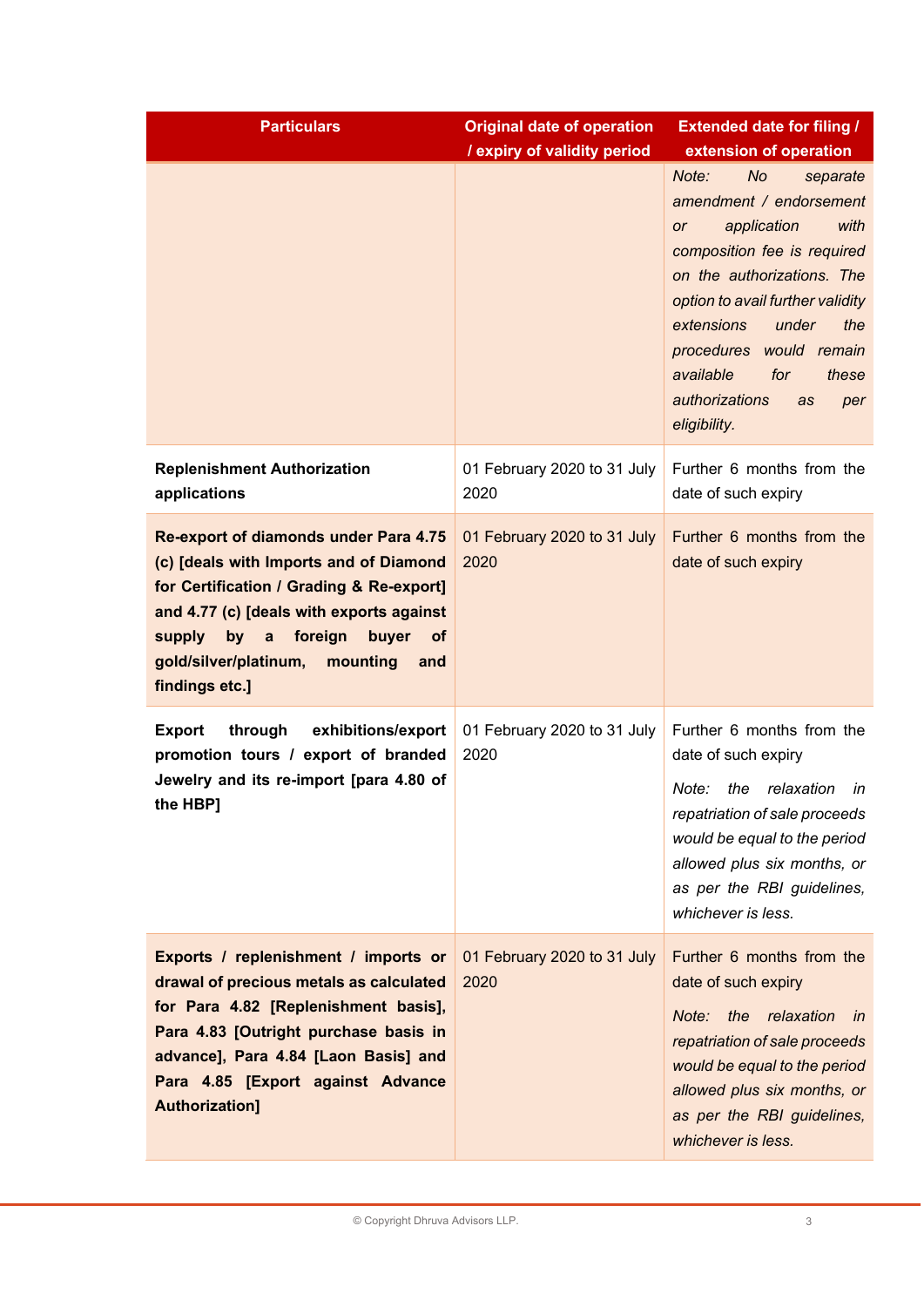| <b>Particulars</b> | Original date of operation  | <b>Extended date for filing /</b> |
|--------------------|-----------------------------|-----------------------------------|
|                    | / expiry of validity period | extension of operation            |

# **Chapter 5: Export Promotion Capital Goods Scheme ('EPCG')**

| <b>EPCG License imports / Block-wise</b><br><b>Export Obligation / Export Obligation</b><br>period                                                               | 01 February 2020 to 31 July<br>2020 | Further 6 months from the<br>date of such expiry |
|------------------------------------------------------------------------------------------------------------------------------------------------------------------|-------------------------------------|--------------------------------------------------|
| CE<br>installation of<br>certificate<br>for<br>imported goods under the EPCG<br>Scheme [para 5.04 of the HBP]                                                    | 01 February 2020 to 31 July<br>2020 | Further 6 months from the<br>original due date   |
| <b>Chapter 6: Export Oriented Units ('EOU')</b>                                                                                                                  |                                     |                                                  |
| LOP / LOIs for EOU / EHTP, STP and<br>BTP scheme [Chapter 6 of the FTP and<br>the HBP]                                                                           | 01 March 2020 onwards               | 31 December 2020                                 |
| <b>Export obligation against import of 01 March 2020 to 30 June</b><br>items covered under Chapter 9 of the<br>ITC(HS) and coconut oil [para 6.06 of<br>the HBP] | 2020                                | 30 September 2020                                |
| Chapter 7 and 7(A): Deemed Exports / Transport and Marketing Assistance ('TMA') for Specified                                                                    |                                     |                                                  |

**Agricultural Product Scheme**

| <b>Terminal Excise Duty refund (TED)</b><br>/Drawback [para 7A.01(d) of the HBP] | 12 months from date of 30 September 2020 where                                                            | realization of 100% payment   last date of filing on or after<br>01 March 2020                                 |
|----------------------------------------------------------------------------------|-----------------------------------------------------------------------------------------------------------|----------------------------------------------------------------------------------------------------------------|
| TMA claims [para 7A.01(d) of the HBP]                                            | claims to be filed within one   2019 to 30 June 2019<br>quarter in which export is September 2020<br>made | Quarterly claims $-$ online For quarter ending 31 March<br>year from completion of claims can be filed upto 30 |

# **E. Extension has been provided for various duty exemptions linked to the schemes under the FTP**

| <b>Particulars</b>                                                                                                                           | <b>Original date of operation</b> | <b>Extension</b> |
|----------------------------------------------------------------------------------------------------------------------------------------------|-----------------------------------|------------------|
| <b>Exemption from Integrated Goods and 31 March 2020</b><br><b>Service Tax ('IGST') and Compensation</b><br>cess for imports against Advance |                                   | 31 March 2021    |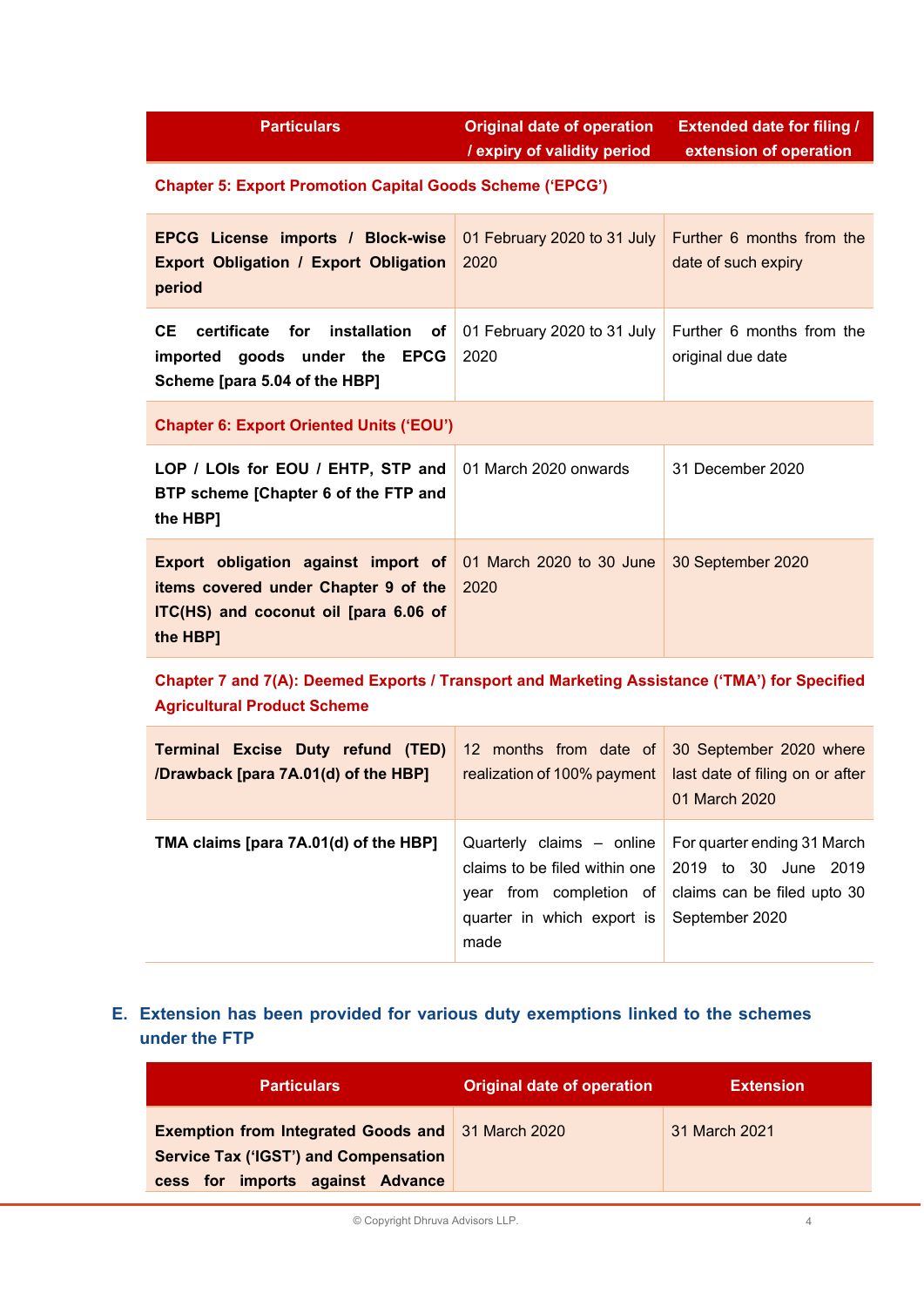| Authorization and EPCG Scheme for<br>physical exports                                                                                                                                                                  |               |
|------------------------------------------------------------------------------------------------------------------------------------------------------------------------------------------------------------------------|---------------|
| <b>Exemption to IGST and Compensation</b> 31 March 2020<br>Cess for imports and / or procurement<br>by an EOU/EHTP etc. from bonded<br>warehouses in Domestic Tariff Area or<br>from international exhibition in India | 31 March 2021 |

**F. The DGFT will not insist on valid RCMC (in case where the same has expired on or before 31 March 2020) for any incentive / authorizations till 30 September 2020. It has been further provided that Export Promotion Councils can collect the applicable fees for the year 2020-21 on restoration of normalcy [Trade Notice No 60/2019-20 dated 31 March 2020]**